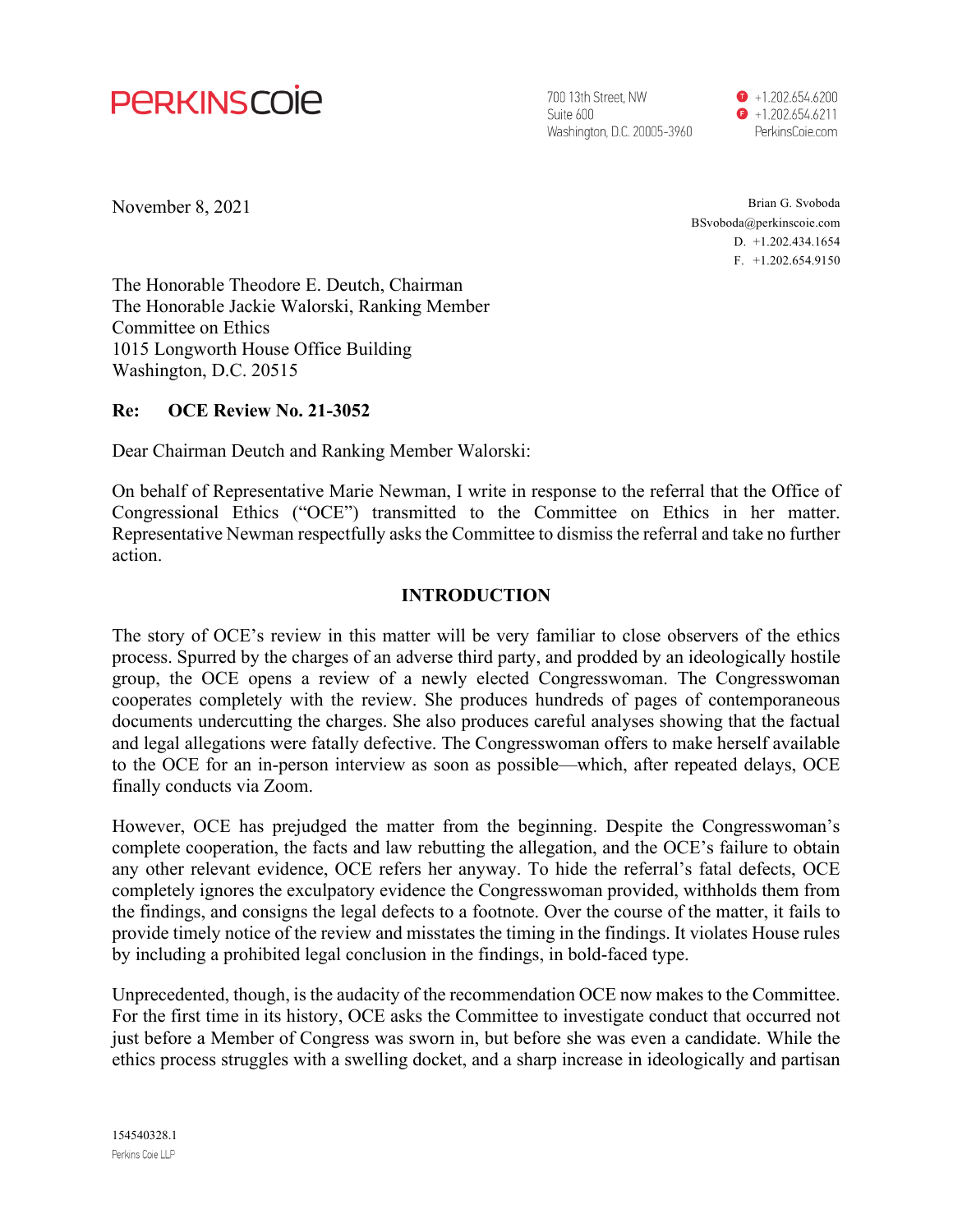motivated complaints, OCE would open the door to even more complaints, involving matters preceding even a Member's candidacy or campaign, all to the detriment of the process's integrity.

The Committee should reject this referral. Representative Newman's complete cooperation with the OCE provides the Committee with a full record on which it can quickly close the matter. The sole legal issue—involving a rarely enforced statute that does not even apply here—can be readily dismissed. The record allows the Committee immediately to conclude that literally every element of the allegation OCE transmitted to the Committee is false: that Representative Newman did not promise federal employment during her campaign, that she did not offer it in exchange for political support, that the individual in question was not a primary opponent, and that she violated no law, rule, or standard of conduct.

# **LEGAL ANALYSIS**

### **I. OCE Withheld from the Findings Clear and Convincing Evidence that Representative Newman Did Not Offer a Job in Exchange for Political Support**

At the heart of this matter is the agreement into which Representative Newman and Iymen Chehade entered into on December 26, 2018—before she became a candidate for Congress in 2020—by which she would hire him as a House employee if she ran and was elected.<sup>[1](#page-1-0)</sup> Mr. Chehade was an expert in the Israeli-Palestinian dispute, which was an important issue in Representative Newman's district, and under the agreement he would have served as a chief foreign policy advisor in the House.<sup>[2](#page-1-1)</sup> OCE contends that the agreement represented a prohibited promise of federal employment in exchange for political support.

OCE disregards — and the findings nowhere acknowledge — the extensive evidence in OCE's possession that roundly supports Representative Newman's compliance:

*First, OCE* withheld a wide range of facts showing clearly that Mr. Chehade was never running for Congress, regardless of the agreement with Representative Newman. OCE knew that Mr. Chehade did not live in the district—not even in a neighboring district—and never made any filings with the Federal Election Commission.<sup>[3](#page-1-2)</sup> The findings present no contemporaneous public statement in which he ever described himself as a potential candidate for Congress. He told Representative Newman in May 2018 that, while he had thought about running, he wanted to help her instead, which made her understand that he would not become a candidate for Congress.<sup>[4](#page-1-3)</sup> Later,

<span id="page-1-0"></span><sup>1</sup> *See* OCE Exh. 1, 21-3052\_0004-07 (agreement with Mr. Chehade).

<span id="page-1-1"></span><sup>2</sup> *See* OCE Findings ¶¶ 23, 24.

<span id="page-1-3"></span><span id="page-1-2"></span><sup>3</sup> *See* Fed. Election Comm'n, *Search Results for "Chehade"*, [https://www.fec.gov/search/?type=candidates&type=committees&type=site&query=chehade.](https://www.fec.gov/search/?type=candidates&type=committees&type=site&query=chehade) 4 *See* OCE Exh. 3, 21-3052\_0063 (interview with Rep. Newman).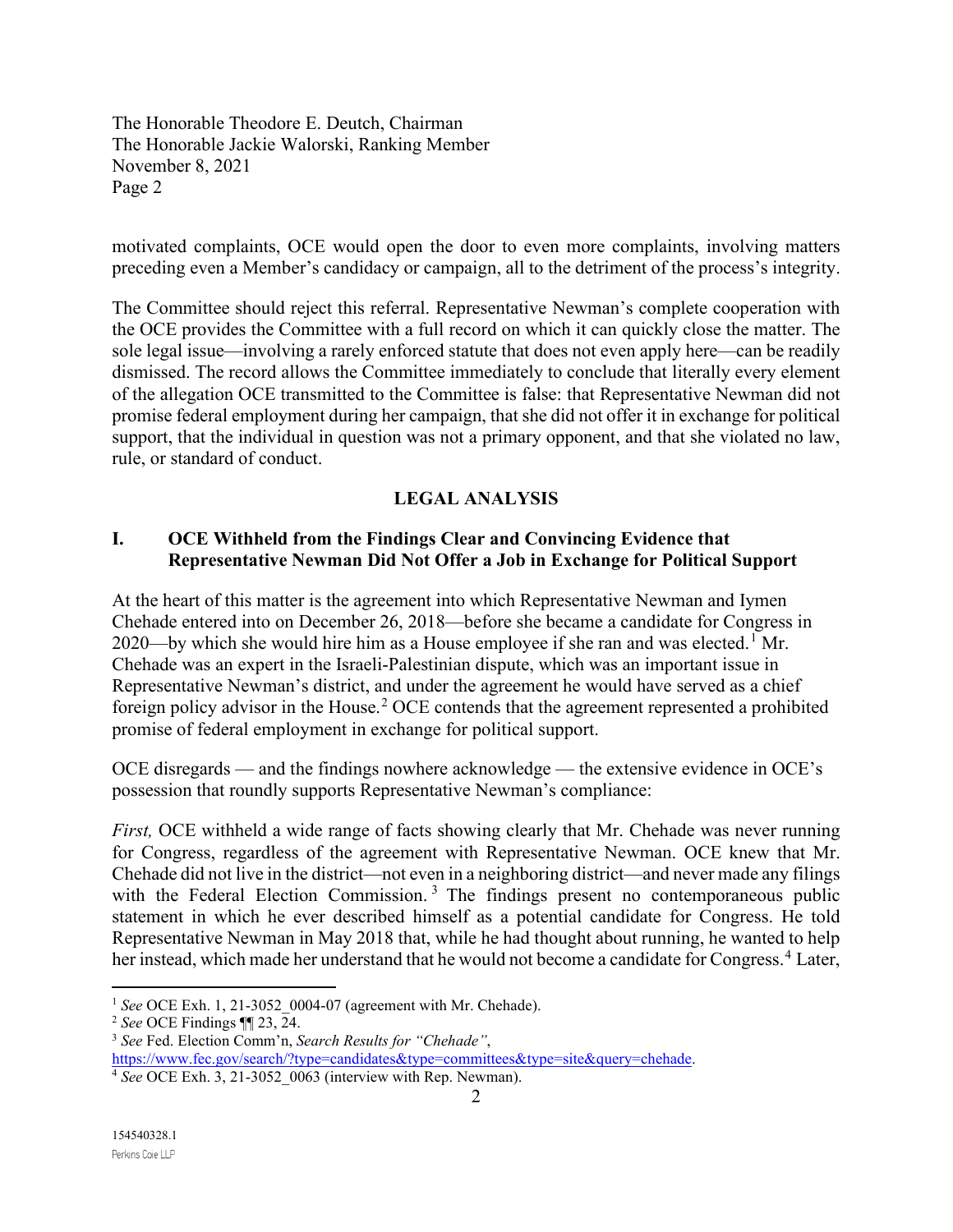in multiple text messages, he indicated an interest in running for Illinois state senate: "I'm really intrigued by the possible state senate run."<sup>[5](#page-2-0)</sup> He also discussed with her the possibility that he might provide consulting services to other candidates.<sup>[6](#page-2-1)</sup> Representative Newman produced copies of all of these documents voluntarily to the OCE when she cooperated fully with the review. But OCE mentions none of them in the findings and omits them all from the exhibits. Out of 838 pages of responsive documents that Representative Newman produced in full cooperation with OCE's review, the OCE included fourteen pages in its findings.<sup>[7](#page-2-2)</sup>

*Second,* OCE omits the fact that the agreement into which Representative Newman entered with Mr. Chehade made no mention of any candidacy and instead contained language that eliminated the possibility of any exchange of employment for political support, saying that it "supersedes all other previous agreements and understandings between the parties with respect to the subject matter . . . . "<sup>[8](#page-2-3)</sup> When Mr. Chehade emailed her a proposal two months earlier on October 27, 2018, saying that he would agree not to run in exchange for being hired, she regarded that proposal as "outrageous" and told him she would enter into no such arrangement. Accordingly, when Representative Newman and Mr. Chehade entered the agreement, they acknowledged that they were not induced to do so "by any representation or statements, oral or written, not expressly contained herein or expressly incorporated by reference."<sup>[10](#page-2-5)</sup> That the agreement contained this language is entirely consistent with Representative Newman's testimony, which is that Mr. Chehade told her in May 2018 that he would not run; that she did not believe he was going to run; that, when he introduced the question of candidacy in his October 27 email, she reacted negatively and said there could be no agreement on that point; and that the agreement was written to exclude the possibility of any agreement on candidacy or any other subject.

*Third,* OCE fails to mention that Representative Newman tried in good faith to ensure compliance with the law when she entered into the agreement, which was drafted by Mr. Chehade's lawyer. (Representative Newman then had no lawyer of her own.) Representative

<span id="page-2-1"></span><span id="page-2-0"></span><sup>5</sup> *See* RN3052\_000774 (produced to OCE); *see also* RN3052\_000776-77, RN3052\_000821-22 (produced to OCE).  $6$  RN3052  $000775$  (produced to OCE).

<span id="page-2-2"></span><sup>&</sup>lt;sup>7</sup> OCE also claims that "the evidence gathered during the OCE's review strongly contradicts Rep. Newman's testimony that she did not have any knowledge of Mr. Chehade's intent to run for congressional office." Findings ¶ 27. But OCE mischaracterizes Representative Newman's testimony. She, in fact, testified: "He did mention it in that May meeting that he had thought about it, but he said, if I was going to run that he wanted to help me and then he

immediately turned to Palestine and being helpful around Palestine." OCE Exh. 3, 21-3052\_0063 (testimony of Rep. Newman). OCE also fails to acknowledge that Representative Newman herself produced "the evidence gathered during the OCE's review." OCE Findings ¶ 27.

<span id="page-2-3"></span><sup>8</sup> *See* OCE Exh. 1, 21-3052\_0006-07 (agreement with Mr. Chehade).

<span id="page-2-4"></span><sup>9</sup> *See* OCE Exh. 3, 21-3052\_0068.

<span id="page-2-5"></span><sup>10</sup> *Id.* at 21-3052\_0007.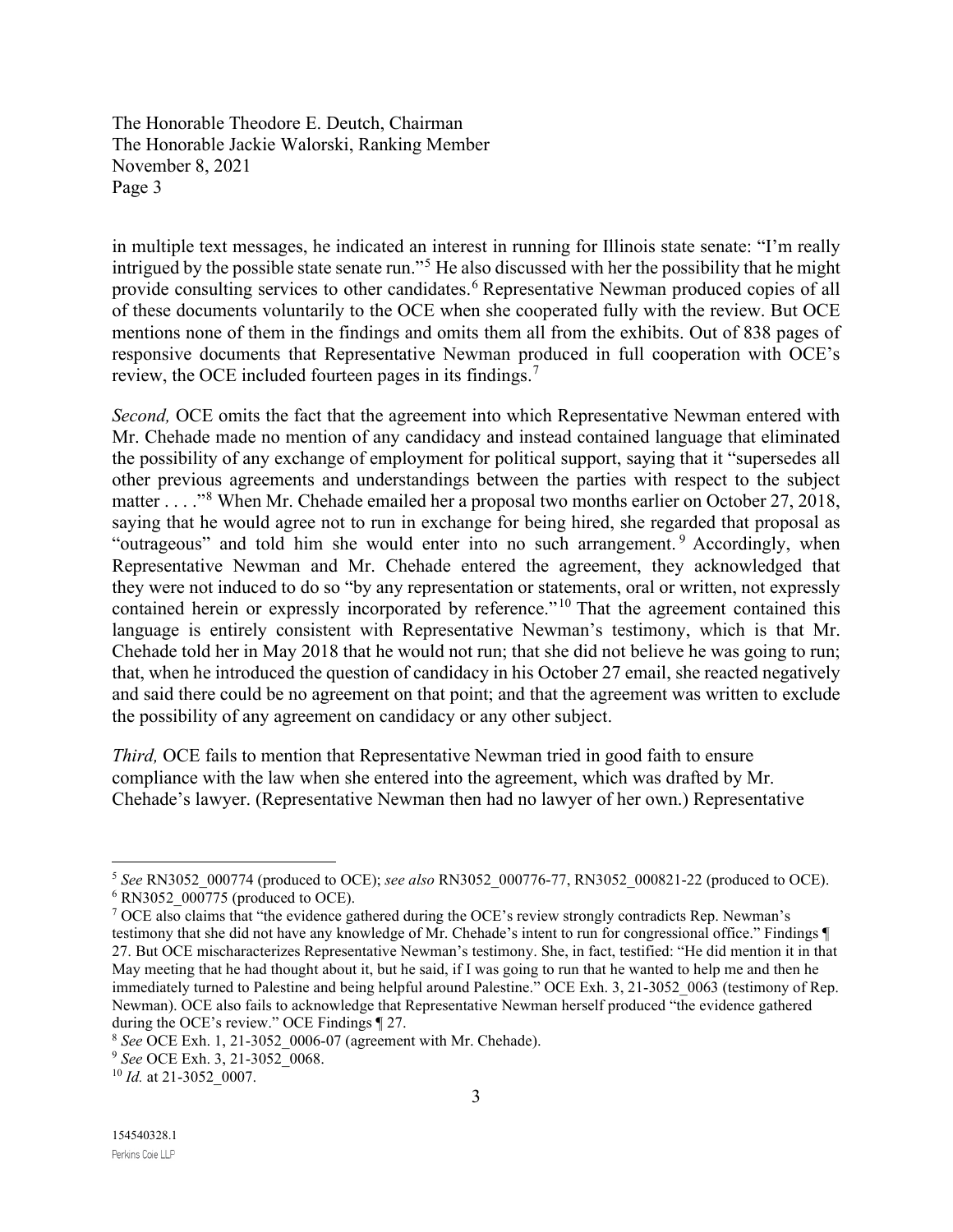Newman sought multiple changes to ensure compliance, even though she had no working knowledge of House rules and nowhere besides Mr. Chehade's lawyer to turn for expertise.

Representative Newman sought edits "to accommodate the standard average MOC staffing budget," to "stay on congressional staffing budget regulations," to account for the question of whether "travel[] costs are covered in the government budget," to confirm expense reimbursements to House procedures, and to confirm the carryover of vacation time to House rules.[11](#page-3-0) Here again, she voluntarily produced the documents in which she sought these changes, but OCE failed to acknowledge them in the findings or include them among the exhibits. OCE never explains why she would enter into an illegal agreement in writing—with the involvement of Mr. Chehade's lawyer—while still seeking changes to ensure legal compliance. OCE simply ignores and excludes all of the evidence of Representative Newman's good-faith desire to comply with the law.

*Fourth,* OCE downplays the legitimate reasons why Representative Newman was willing to enter into an agreement with a potential House staffer before deciding to run. OCE acknowledges that "[p]art of the appeal of hiring Mr. Chehade" was his expertise in foreign policy.<sup>[12](#page-3-1)</sup> But OCE fails to mention that Representative Newman came from a business background in startups, where it was common to seek employees for positions that did not yet exist, with organizations that did not yet exist and may not exist for even two years.<sup>[13](#page-3-2)</sup>

*Fifth,* OCE leaves out contemporaneous evidence—created almost two years before Mr. Chehade sued Representative Newman over her decision not to hire him—that undercuts the claim of a quid pro quo. By April 2019, the professional relationship between Representative Newman and Mr. Chehade was breaking down. He supported a one-state solution and the Boycott, Divestment, Sanctions (BDS) movement, but she did not support them, and they clashed repeatedly over a draft statement he prepared, which would have taken more aggressive positions against Israel on these matters than she was willing to take. In an April 21, 2019 email, she made clear that she was willing to do without Mr. Chehade's help. Representative Newman told him and another person that "I also understand if both of you . . . cannot support me," saying that "I deeply hope you will be able to support me, but I cannot be bullied in any way by any group  $\dots$ ."<sup>[14](#page-3-3)</sup>

Mr. Chehade's angry response that next day—omitted by OCE from the findings—disclaimed any sort of agreement between him and Representative Newman over his political support: "I spent my own share of hours trying to get this statement together. I've taken hours away from my work

<span id="page-3-1"></span><span id="page-3-0"></span><sup>&</sup>lt;sup>11</sup> RN3052\_000023-26 (produced to OCE).<br><sup>12</sup> OCE Findings ¶ 24.<br><sup>13</sup> OCE Exh. 3, 21-3052 0059 (interview with Rep. Newman).

<span id="page-3-3"></span><span id="page-3-2"></span><sup>&</sup>lt;sup>14</sup> RN3052 000580-81 (produced to OCE).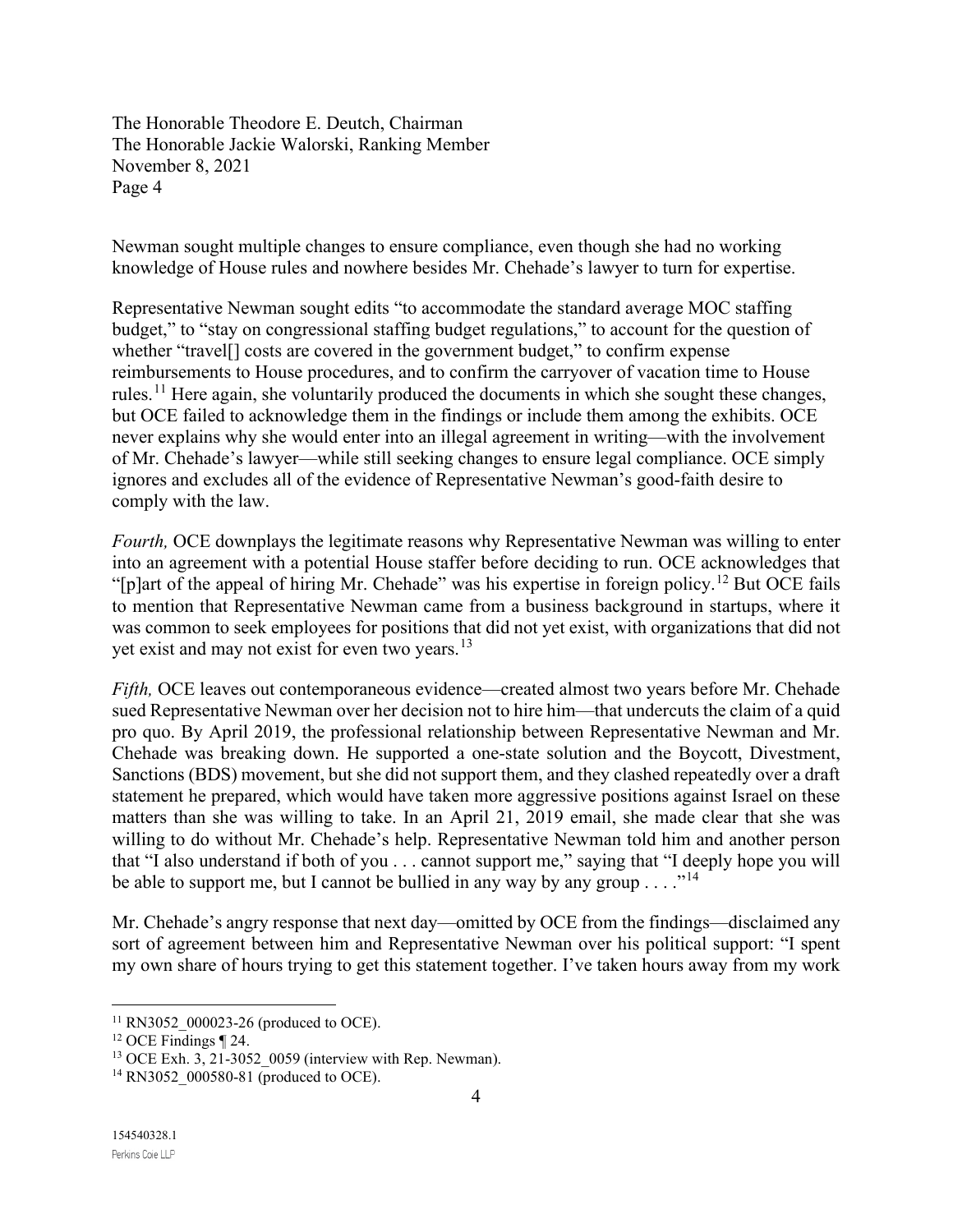and my grieving family to help you *and I have never asked you for anything in return.*"[15](#page-4-0) When Mr. Chehade and Representative Newman stopped communicating virtually altogether around July 2019,<sup>[16](#page-4-1)</sup> there was more than enough time for Mr. Chehade to become a candidate under Illinois law—indeed, the time period to collect nominating petitions had not even begun—and yet he did not run.<sup>[17](#page-4-2)</sup> At this point, Mr. Chehade had almost a year to run in the primary election, had that really been his desire or intention.

*Sixth,* OCE fails to mention that Mr. Chehade advanced his claim of a quid pro quo only when he pursued litigation against Representative Newman. While OCE includes a September 23, 2020 demand letter from Mr. Chehade's lawyer among the exhibits, it fails to say—as Representative Newman pointed out to OCE—that the letter does not refer to any supposed Chehade candidacy, nor to any supposed agreement that he would abandon a candidacy in exchange for a congressional job. [18](#page-4-3) Only later, when the lawsuit became more imminent, was the subject of his supposed candidacy raised. The facts show strongly that Mr. Chehade did not previously raise the subject of his candidacy, because he was not in fact a candidate.

Thus, OCE offers an incomplete, incredible, and unfair presentation of the facts about Representative Newman's agreement with Mr. Chehade. The findings draw selectively from the evidence to justify four months of fruitless review. Taken fairly and as a whole, the evidence strongly contradicts the allegation of promised employment in exchange for not running. OCE developed no new evidence whatsoever to support the claim of an improper agreement. Having prejudged the matter from the start, OCE referred the Congresswoman anyway, consistently omitting the evidence that supports her case, and selectively including the fragments that purport to back up the referral. OCE's purposeful, selective treatment of the evidence is grossly inconsistent with basic norms of diligence and fundamental fairness. The findings were negligent, malicious, and wrong, and cannot be allowed to stand.

### **II. Representative Newman Violated No Law, Rule, or Standard of Conduct**

The sole allegation in this review borrows the language of a rarely enforced federal statute, 18 U.S.C. § 599:

Whoever, being a candidate, directly or indirectly promises or pledges the appointment, or the use of his influence or support for the appointment of any person to any public or private position or employment, for the purpose of procuring support in his candidacy

<span id="page-4-0"></span><sup>&</sup>lt;sup>15</sup> RN3052 000585 (produced to OCE) (emphasis added).

<span id="page-4-1"></span><sup>&</sup>lt;sup>16</sup> *See* OCE Exh. 3, 21-3062 0077 (interview with Rep. Newman).

<span id="page-4-2"></span><sup>&</sup>lt;sup>17</sup> See Illinois State Board of Elections, 2020 Candidate's Guide 4,

<span id="page-4-3"></span>[https://www.elections.il.gov/Downloads/ElectionOperations/PDF/2020CanGuide.pdf.](https://www.elections.il.gov/Downloads/ElectionOperations/PDF/2020CanGuide.pdf) 18 *See* OCE Exh. 7.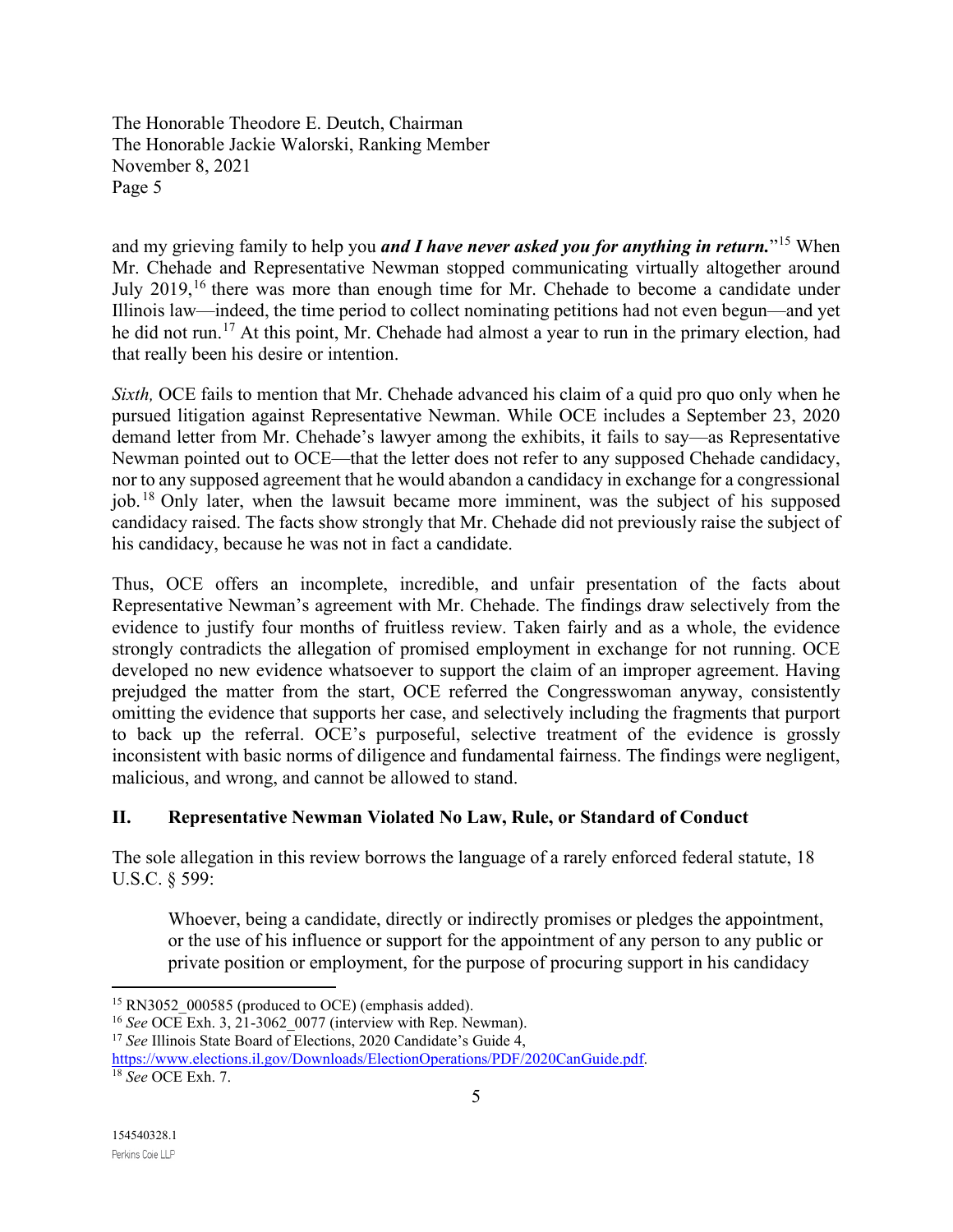> shall be fined under this title or imprisoned not more than one year, or both; and if the violation was willful, shall be fined under this title or imprisoned not more than two years, or both.<sup>[19](#page-5-0)</sup>

As discussed above, the evidence overwhelmingly demonstrated that Representative Newman did not promise federal employment to Mr. Chehade for the purpose of procuring support in her candidacy. He lived outside the district, never filed anything with the FEC, disclaimed any interest in running for Congress, talked about seeking other offices, and entered into an agreement that never mentioned candidacy and expressly disclaimed the existence of any other agreements. Mr. Chehade told Representative Newman in an email that "I have never asked you for anything in return," and did not run against her even when their relationship broke down, before the time to collect petitions had even begun.

However, the allegation was not just factually defective, but legally defective as well. When Representative Newman signed the agreement with Iymen Chehade on December 26, 2018 almost a month before she filed with the FEC, and almost four months before she announced she was running—she was not a "candidate" under 18 U.S.C. § 599. When Representative Newman alerted OCE to this clear legal defect in the allegation, OCE overlooked the defect and proceeded anyway, charging a Member of Congress with a purported violation she could not have legally committed.

The definition of "candidate" in 18 U.S.C. §599 is the same as that contained in the Federal Election Campaign Act of 1971, as amended ("FECA"), 52 U.S.C. § 30101(2):

- In 1925, Congress passed the statute that is now 18 U.S.C. § 599 as section 310 of the Federal Corrupt Practices Act ("FCPA").<sup>[20](#page-5-1)</sup> The FCPA defined a "candidate" as "an individual whose name is presented at an election for election as Senator or Representative in, or Delegate or Resident Commissioner to, the Congress of the United States, whether or not such individual is elected."[21](#page-5-2)
- The definition of "candidate" remained unchanged when Congress repealed and reenacted some sections of the FCPA to reorganize the Act's criminal provisions, moving the Statute to its current home at 18 U.S.C.  $\S 599.^{22}$  $\S 599.^{22}$  $\S 599.^{22}$  Congress carried over the FCPA's definition of

<span id="page-5-0"></span><sup>19</sup> 18 U.S.C. §599.

<span id="page-5-1"></span><sup>20</sup> *See* Federal Corrupt Practices Act, 1925, ch. 368, 43 Stat. 1070, 1073. The current text of 18 U.S.C. § 599 is a consolidation of former section 310 and section 314 of the Federal Corrupt Practices Act. When codified, changes in arrangement and phraseology were necessary to effect consolidation and the words "or both" were added to conform to the almost universal formula of the punishment provisions of title 18. See H.R. Rep. No. 80-304 (1947).<br><sup>21</sup> Federal Corrupt Practices Act, 1925, ch. 368, 43 Stat. 1070.<br><sup>22</sup> See Act of June 25, 1948, Pub. L. No. 80-772

<span id="page-5-3"></span><span id="page-5-2"></span>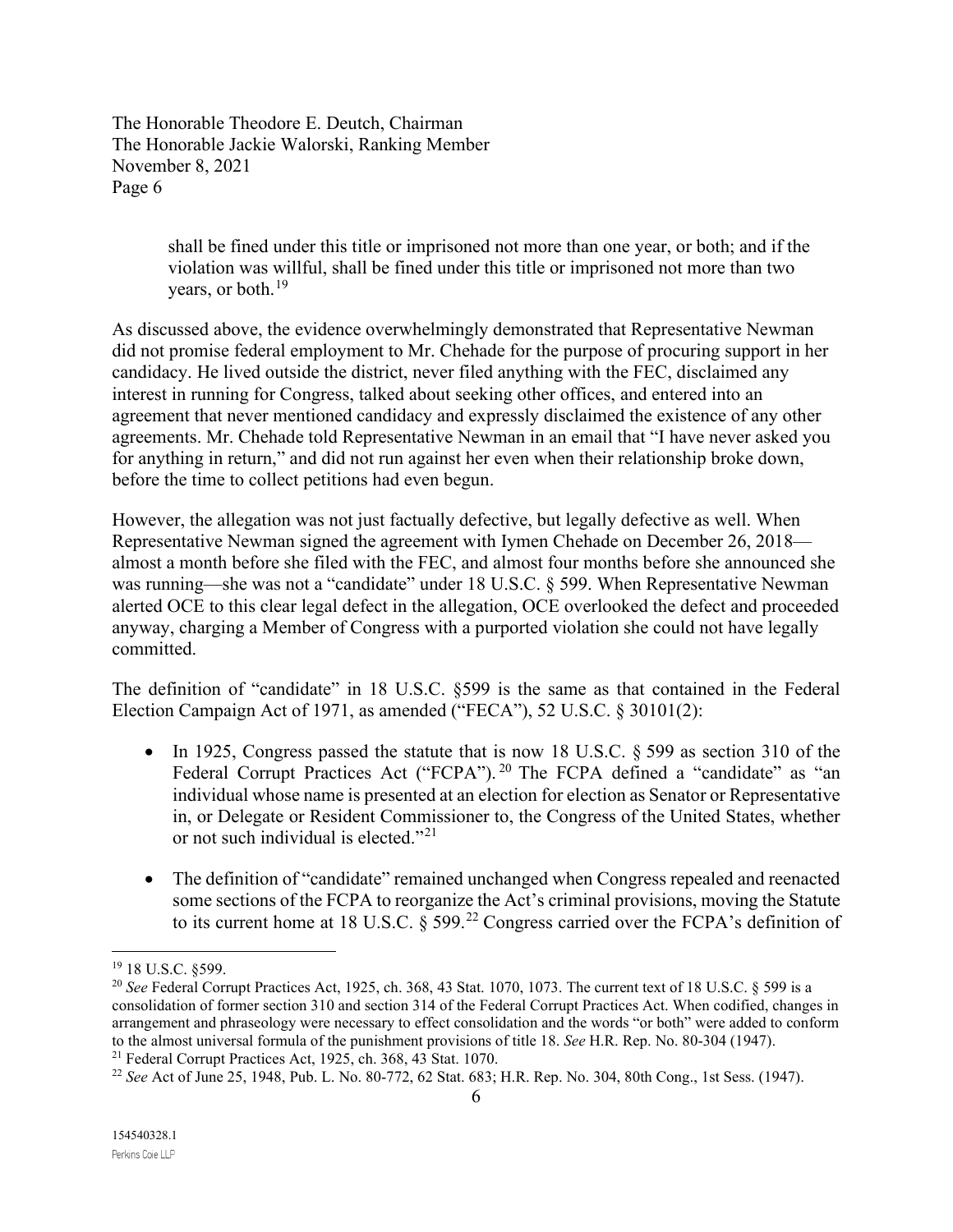> "candidate" into a new definitions section at 18 U.S.C.  $\frac{1}{2}$   $\frac{3}{2}$  According to a Senate report, the change was "apparently meant by the revisers of title 18 to repeal section 302 of the Corrupt Practices Act since it restates [the] paragraphs . . . of that section and makes section 591 applicable to section  $[1 \dots 599 \cdot 24]$  $[1 \dots 599 \cdot 24]$  $[1 \dots 599 \cdot 24]$

• When Congress passed FECA in 1971, it replaced 18 U.S.C. § 591's definition of "candidate" with an entirely new definition.<sup>[25](#page-6-2)</sup> Later, when Congress amended FECA in 1979, it repealed 18 U.S.C. § 591, and enacted in its place FECA's current definition of "candidate." The legislative history of the 1979 amendments made clear that "[i]t is the intent of the Committee [proposing the legislation] that the definitions of the Federal Election Campaign Act, as amended, be controlling *whenever the provisions of Title 18 impact on federal elections and political activity.*<sup>[26](#page-6-3)</sup> Congress has not since amended FECA's definition of "candidate." Thus, FECA's definition of "candidate," now codified at 52 U.S.C. § 30101(2), controls 18 U.S.C. § 599's interpretation today.

An individual becomes a "candidate" under FECA, and thus under 18 U.S.C. § 599, when she (a) receives contributions in excess of \$5,000 or makes expenditures of more than \$5,000, or (b) gives consent to another person to receive contributions or make expenditures greater than \$5,000 on her behalf.<sup>[27](#page-6-4)</sup> This test is entirely objective—one cannot become a "candidate" under 18 U.S.C. §599 until crossing the \$5,000 threshold.

When Representative Newman entered into the agreement with Iymen Chehade on December 26, 2018, she was not a "candidate" under 52 U.S.C. § 30101(2) and 18 U.S.C. § 599. Although she ran and narrowly lost in the March 2018 primary election, she had not yet become a candidate for the 2020 election. Her campaign's Federal Election Commission reports—which OCE's findings do not dispute—show that, after the 2018 primary, the campaign limited its activities to retiring debt and winding down. She had not raised or spent more than \$5,000 for a 2020 candidacy and had not yet filed a Statement of Candidacy with the FEC. Representative Newman would not file a Statement of Candidacy with the FEC until January 25, 2019.<sup>[28](#page-6-5)</sup>

Representative Newman's counsel presented this fatal defect in the allegation to OCE three times: in a July 8, 2021 letter accompanying her voluntary production of documents, in a July 21, 2021 video conference with OCE's counsel, and in a July 23, 2021 letter. OCE's response was to ignore the fatal defect. The findings avoid the clear legislative history and the statute's clear, objective,

<span id="page-6-0"></span><sup>&</sup>lt;sup>23</sup> *See* Act of June 25, 1948, Pub. L. No. 80-772, 62 Stat. 683.<br><sup>24</sup> S. Doc. No. 201 at 2, 80th Cong. 2d Sess. (1948).

<span id="page-6-1"></span>

<span id="page-6-2"></span><sup>&</sup>lt;sup>25</sup> *See* Federal Election Campaign Act of 1971, Pub. L. No. 92-225, § 201(b), 86 Stat. 3, 8.<br><sup>26</sup> H.R. Rep. No. 96-422 at 25, 1st Sess. (1979) (emphasis added).

<span id="page-6-5"></span><span id="page-6-4"></span><span id="page-6-3"></span><sup>&</sup>lt;sup>27</sup> 52 U.S.C. § 30101(2).<br><sup>28</sup> *FEC Form 2*, Fed. Elec. Comm'n., [https://docquery.fec.gov/cgi-bin/forms/H8IL03102/1307170.](https://docquery.fec.gov/cgi-bin/forms/H8IL03102/1307170)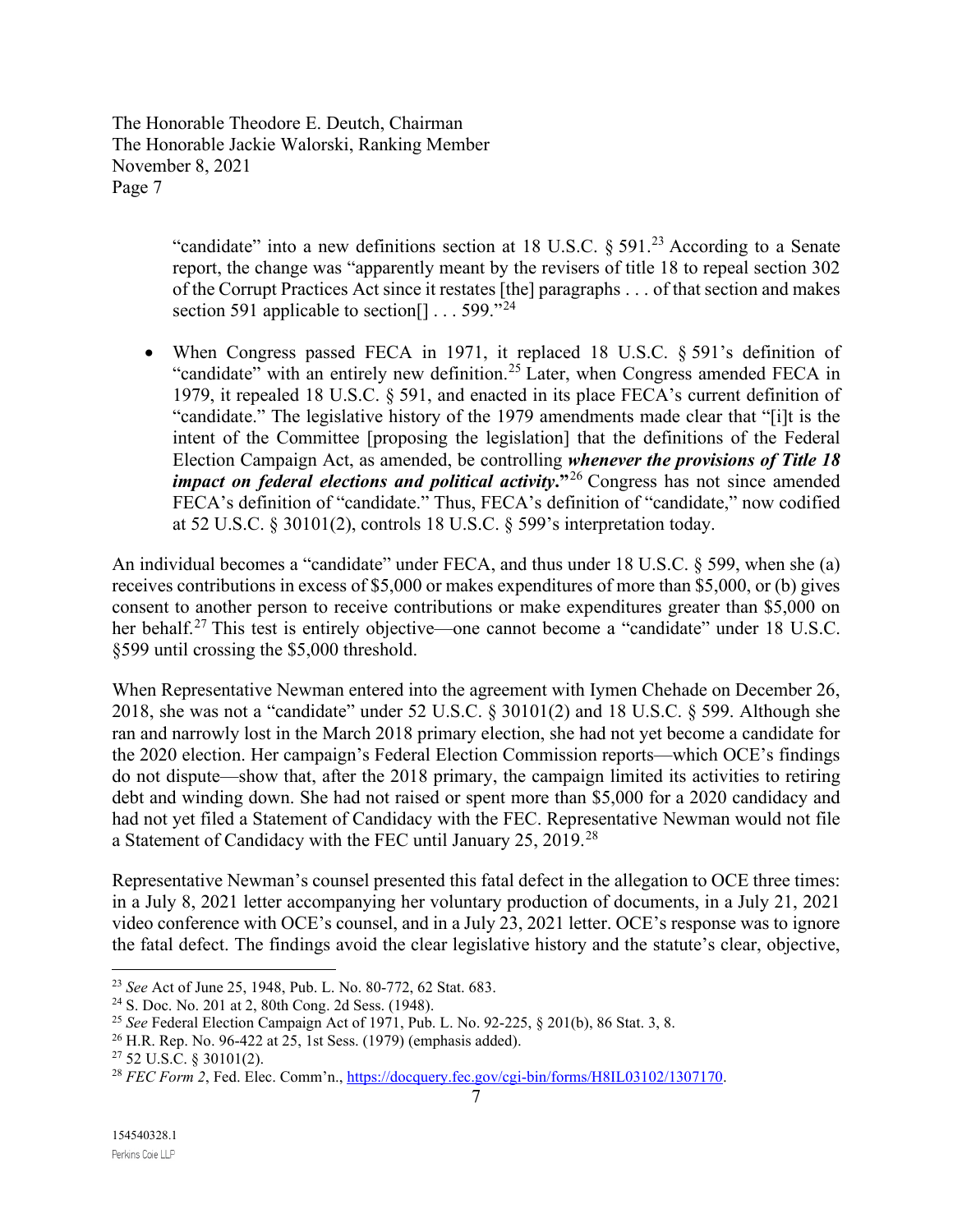\$5,000 test for becoming a "candidate," and resort instead to a flurry of nonresponsive arguments. While OCE consigned these arguments to a footnote in the findings, we address them here:

- *First,* OCE claims that Representative Newman's counsel in Mr. Chehade's lawsuit referred to her as a "candidate" in their motion to dismiss Mr. Chehade's complaint.<sup>[29](#page-7-0)</sup> OCE fails to recognize that the motion was simply seeking to make clear that she was not a Member of Congress when she entered into the agreement and so could not have bound the House. OCE also fails to acknowledge that the interpretation of 18 U.S.C.  $\S$  599 was not an issue in that case. Finally, OCE fails to recognize that the characterization of Representative Newman in a court pleading is not relevant to the clear, objective, \$5,000 test for becoming a "candidate" under FECA and 18 U.S.C. § 599.
- *Second,* OCE argues that Representative Newman "was actively recruiting staff and discussing her intent to run" in the fall of 2018, before she entered into the agreement with Mr. Chehade.<sup>[30](#page-7-1)</sup> But this, too, ignores the objective \$5,000 test. OCE also ignores the uncontroverted evidence that Representative Newman had made no final decision to run, did not file a Statement of Candidacy with the FEC until late January 2019, and did not announce her candidacy until April 2019.
- *Third*, OCE claims that, because Representative Newman did not "renege on her promise to employ Mr. Chehade prior to June 2020," the survival of the agreement after the onset of her candidacy somehow caused the agreement retroactively to violate the law.<sup>[31](#page-7-2)</sup> OCE offers nothing to support this novel interpretation. OCE claims also that the contract violated the spirit of the law and the Code of Ethics for Government Service, but while overlooking that she was not even yet a Member, while offering no evidence that she sought to evade the law,  $32$  and while ignoring the evidence that she actually tried to comply with the law.

Besides ignoring the fact that the elements of 18 U.S.C. §599 are not met, OCE ignores two critical problems with its application to this case:

*First,* 18 U.S.C. §599 is rarely enforced—and for good reason, involving as it does the inevitable relationship between politics and the hiring decisions made by high-level legislative and executive branch officials. Even misdemeanor liability under the statute requires specific intent

<span id="page-7-0"></span><sup>29</sup> *See* OCE Findings ¶ 21 n.10. OCE even tried to confront Representative Newman—who is not a lawyer—with the motion to dismiss brief, displaying it on screen during her Zoom interview, and asking whether she agreed with her attorneys' statements. *See* OCE Exh. 3, 21-3062\_0079 (interview with Rep. Newman).

<span id="page-7-1"></span> $30$  See OCE Findings  $\P$  21 n.10.

<span id="page-7-2"></span><sup>31</sup> *Id.*

<span id="page-7-3"></span><sup>32</sup> *Id.*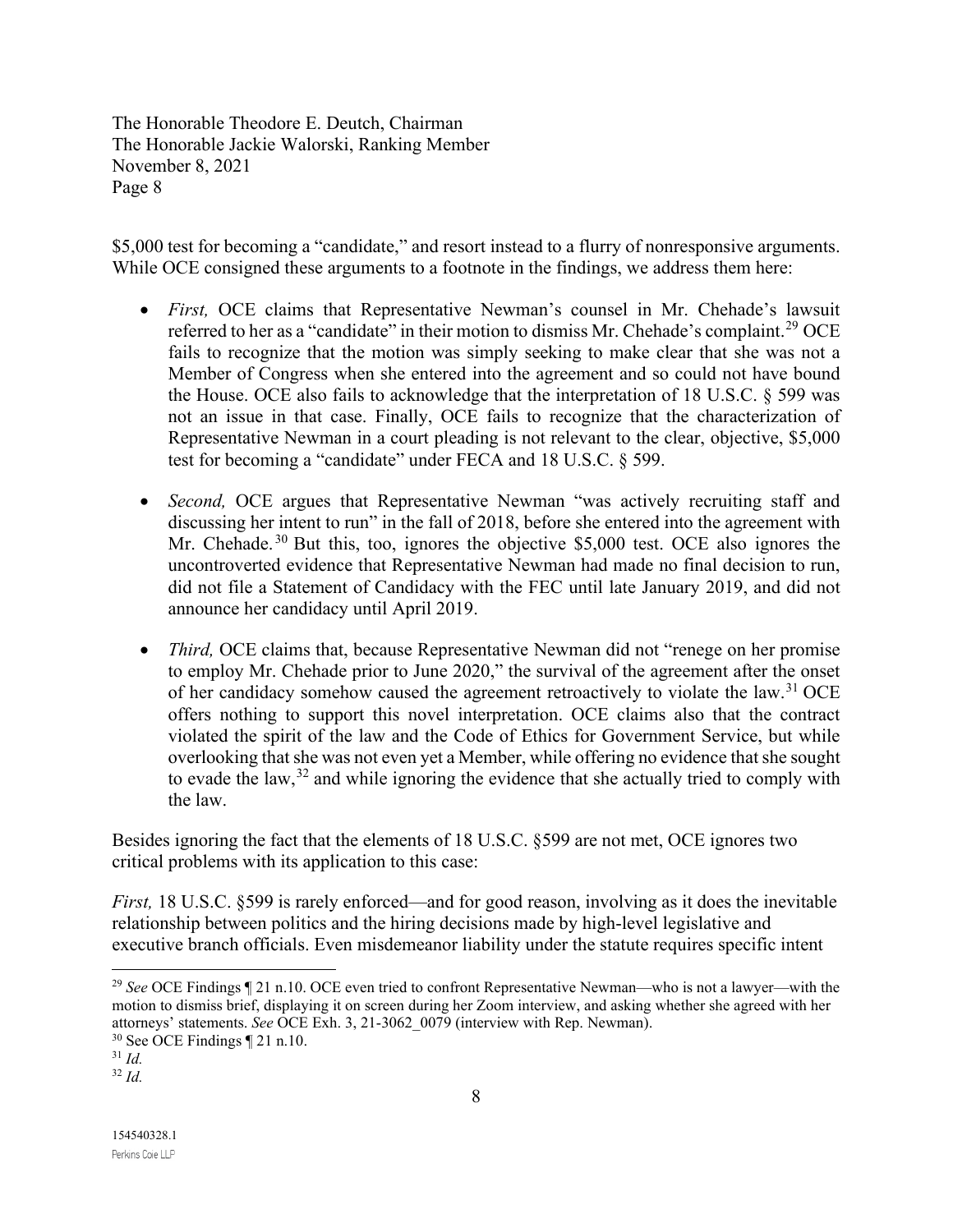to procure support in an election: the offer of employment must have been made for that purpose, and the evidence undercuts that element here. One need not contend that the statute violates the First Amendment to see the difficulties that untethered, indiscriminate enforcement can create.<sup>[33](#page-8-0)</sup> If left undisturbed, OCE's referral threatens to invite serial complaints over a wide range of normal interactions between candidates and their campaign managers, and House Members and their future staff members, over the possibility of future employment.

*Second*, OCE ignores the question of precisely what Representative Newman, who was not yet a candidate or a Member of Congress, ought to have done instead. As the record shows, she came from a start-up background, where offering jobs long in advance of a project's beginning is a common practice.<sup>[34](#page-8-1)</sup> There is no blanket ban on offering House employment before candidacy or election. However, being neither a candidate nor a Member of Congress, there was no office to which she could have turned for advice. To urge an investigation of Representative Newman for failing to comply with the spirit of the rules, when she was neither a candidate nor a Member, had no office from which to seek advice, and had received no official training, all while she tried in good faith to comply with the law, is grossly unfair.

The record is clear: OCE assumed that 18 U.S.C. § 599 covered the agreement, without knowing the law or the facts. When Representative Newman presented OCE with the facts and relevant authority, OCE ignored her, referred her anyway, and disposed of the issue in a footnote laden with unsupported, post-hoc justifications. The claim that the Congresswoman violated or tried to evade federal law is wrong, and unsupported by law or fact.

## **III. With No Precedent, OCE Asks the Committee to Investigate Conduct Occurring Not Just Before the Subject Was a Member, But Before She Was Even a Candidate**

House rules allow OCE only to review an "alleged violation by a Member, officer, or employee of the House of any law, rule, regulation, or other standard of conduct applicable to the conduct of such Member, officer, or employee in the furtherance of his duties or the discharge of his responsibilities[.]"[35](#page-8-2) Earlier in its existence, OCE believed it lacked jurisdiction to investigate allegations pre-dating a Member's service; the Committee corrected OCE and reiterated that it "may investigate conduct that violated laws, regulations, or standards of conduct, which occurred

<span id="page-8-0"></span><sup>33</sup> *See U.S. v. Blagojevich*, 794 F.3d 729 (7th Cir. 2015) (raising, but not considering, the question of whether 18 U.S.C. §599 "is compatible with the First Amendment").

<span id="page-8-1"></span><sup>34</sup> OCE Exh. 3, 21-3052\_0059 (interview with Rep. Newman).

<span id="page-8-2"></span><sup>35</sup> H. Res 895, 110th Cong. § 1(c)(1)(A) (2008) (emphasis added). *See also* Office of Congressional Ethics, Rules for the Conduct of Investigations, Rule 1(3) (permitting OCE to investigate alleged violations of standards "in effect at the time the conduct occurred and applicable to the subject in the performance of his or her duties or the discharge of his or her responsibilities.").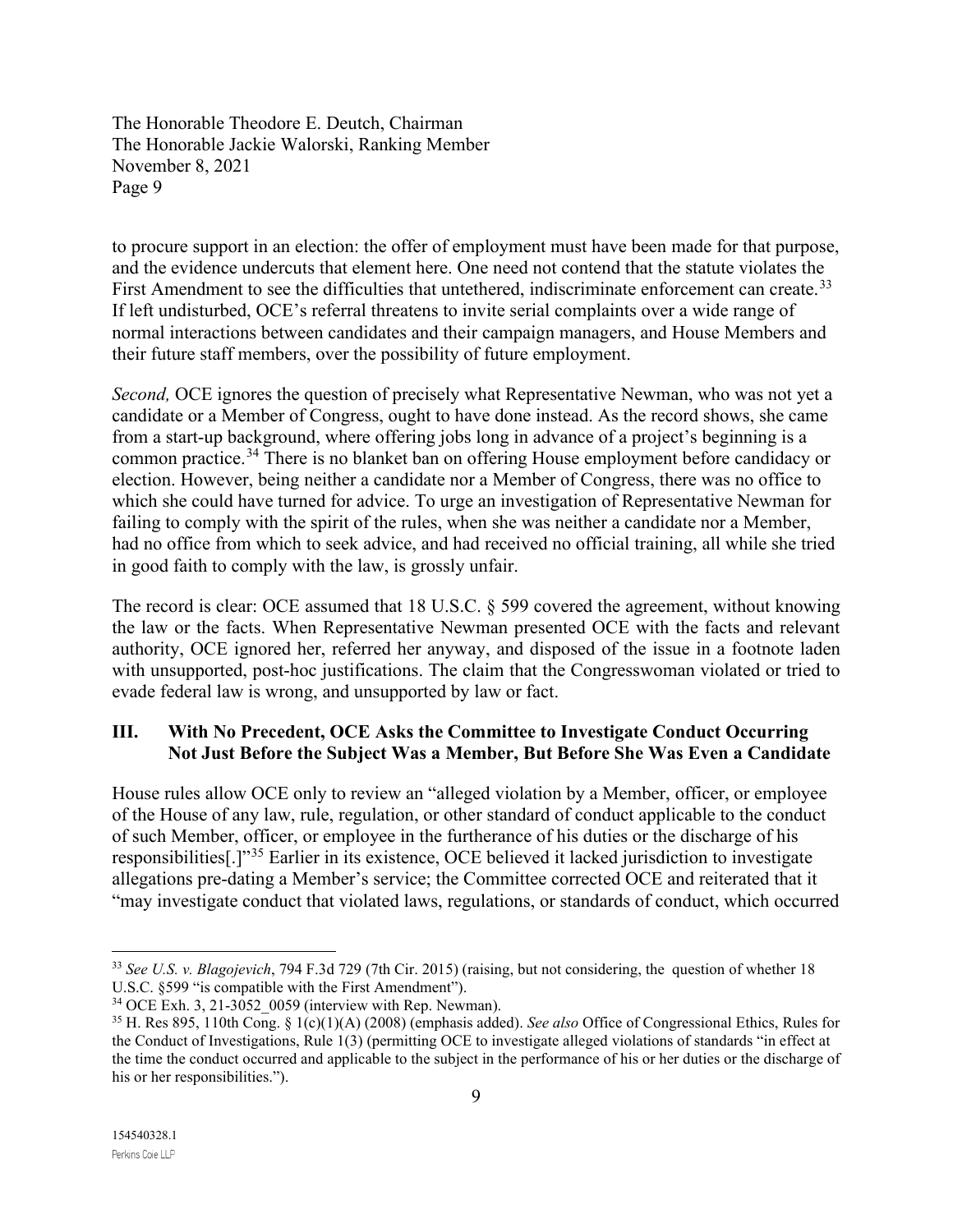during an initial campaign for the House of Representatives."[36](#page-9-0) OCE has since referred multiple allegations arising from first-year Members' previous campaigns.

What makes this matter unprecedented is that OCE seeks an investigation over conduct that occurred before a Member was even a candidate. OCE cites no case in which either it or the Committee has taken such a step. Nor is the possibility of a pre-candidacy investigation contemplated in House or OCE rules. The lone precedent OCE cites in support of jurisdiction is entirely different, involving allegations that a Member, during his campaign, made unwanted sexual advances to his campaign personnel, in a pattern that continued into his service in Congress.<sup>[37](#page-9-1)</sup> But when Representative Newman entered into the agreement, she was not yet a candidate, did not yet have a campaign, and had not yet decided to run.

It is significant that this review followed on the heels of a complaint that an ideological group filed against Representative Newman.<sup>[38](#page-9-2)</sup> If OCE's referral stands, there will be no limit on the nature or character of complaints that partisan groups can use to trigger the ethics process. Already overburdened with thousands of complaints, the process will see more complaints still, to the detriment of its integrity and efficient operation.<sup>[39](#page-9-3)</sup>

# **IV. The OCE Failed to Respect Representative Newman's Rights in the Review**

OCE's interactions with Representative Newman during the review must be addressed. Besides prejudging the matter, omitting relevant facts, misreading the law, and urging the Committee to open an unprecedented investigation, the OCE repeatedly treated Representative Newman cavalierly and disregarded her rights. For example:

• OCE did not inform Representative Newman of the allegation against her until the fifth day of the thirty-day preliminary review period. OCE staff tried to contact the Congresswoman's chief of staff on the first day of the review, but without providing detail about the matter. When OCE received no response, they tried again—when the

<span id="page-9-0"></span><sup>&</sup>lt;sup>36</sup> See Statement of the Chairman and Ranking Member of the Committee on Ethics Regarding Representative Michael Grimm (Nov. 26, 2012)[, https://ethics.house.gov/press-release/statement-chairman-and-ranking-member](https://ethics.house.gov/press-release/statement-chairman-and-ranking-member-committee-ethics-regarding-representative-2)[committee-ethics-regarding-representative-2.](https://ethics.house.gov/press-release/statement-chairman-and-ranking-member-committee-ethics-regarding-representative-2)

<span id="page-9-1"></span><sup>&</sup>lt;sup>37</sup> See In the Matter of Allegations Relating to Representative Ruben Kihuen, Committee on Ethics, 115th Congress, 2d Session (2018).

<span id="page-9-2"></span><sup>38</sup> *See* Foundation for Accountability and Civic Trust, Complaint against Representative Marie Newman (May 26, 2021), [https://freebeacon.com/wp-content/uploads/2021/05/Newman-Complaint.pdf.](https://freebeacon.com/wp-content/uploads/2021/05/Newman-Complaint.pdf) 39 *See* OCE, Fourth Quarter 2020 Report at 2,

<span id="page-9-3"></span>https://oce.house.gov/sites/congressionalethics.house.gov/files/documents/OCE\_Fourth%20Quarter\_2020\_Final.pdf (identifying 13,380 "citizen communications" to the OCE during the 115th Congress, and 6,136 during the COVID-19 pandemic and the 116th Congress).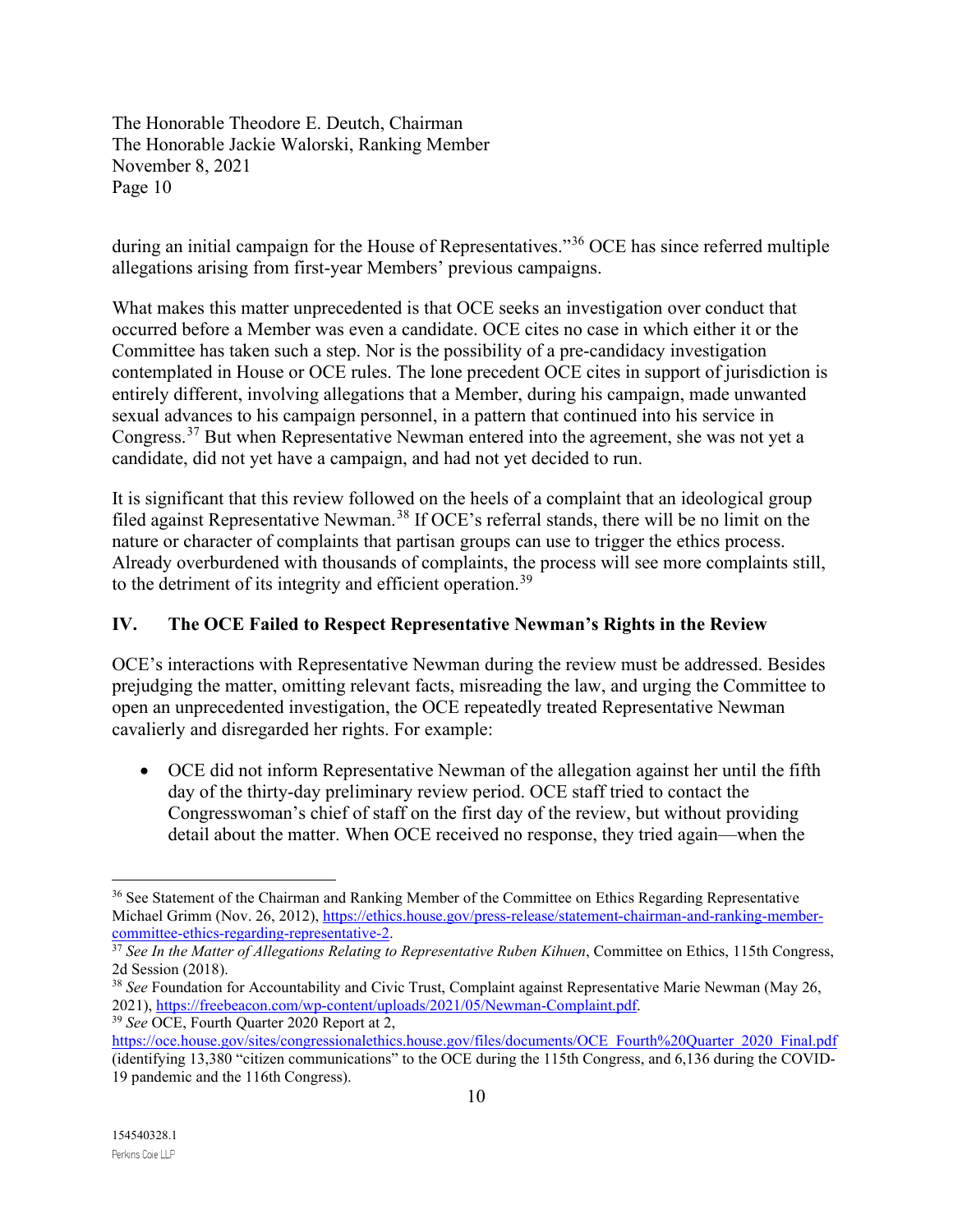> review was already five days underway.<sup>[40](#page-10-0)</sup> The 30-day period for preliminary review is critical to a Member who is a subject of that review, because, if the OCE can resolve the matter during that period, it transmits no report to the Ethics Committee.

> In paragraph 5 of the findings, OCE says: "On June 17, 2021, the OCE notified Rep. Newman of the initiation of the preliminary review, provided her with a statement of the nature of the review, notified her of her right to be represented by counsel in this matter, and notified her that invoking her right to counsel would not be held negatively against her."<sup>[41](#page-10-1)</sup> None of this is true. OCE did not speak with Representative Newman until four days later, on June 21, and did not provide her with any of those notifications until that that same day. $42$

- OCE did not inform Representative Newman that the matter had proceeded to secondphase review until her counsel reached out and asked—two days after the second-phase review began.<sup>[43](#page-10-3)</sup>
- When Representative Newman's counsel provided letters on July 8 and July 23, laying out the factual and legal defects of the allegation, they asked the OCE staff to provide copies to the OCE Board. On August 9, Representative Newman's counsel sought confirmation that the staff had provided letters to the Board.<sup>[44](#page-10-4)</sup> On August 10, the OCE staff said that "this information has not yet been presented," but that "the totality of the information gathered during the review will be presented to the OCE Board at the conclusion of the review."[45](#page-10-5) The referral's failure to address the issues raised by the letters suggests that the Board indeed may never have seen them.
- Representative Newman offered to make herself available for an in-person interview as early as July 28, 2021. OCE would not agree to an in-person interview—even though the OCE Board would later meet in person to consider her matter—and insisted on conducting a remote interview instead, on September 2, 2021.
- OCE rules require the office to provide Representative Newman with exculpatory evidence "promptly."<sup>[46](#page-10-6)</sup> Through counsel, on August 9, Representative Newman's

<span id="page-10-0"></span><sup>40</sup> *See* Email from Indhira Benitez to Brian G. Svoboda (June 22, 2021). 41 OCE Findings ¶5.

<span id="page-10-2"></span><span id="page-10-1"></span><sup>42</sup> *See* Email from Indhira Benitez to Rep. Marie Newman (June 21, 2021); *see also* email from Indhira Benitez to Brian G. Svoboda (June 22, 2021).

<span id="page-10-3"></span><sup>43</sup> *See* Email from Indhira Benitez to Brian G. Svoboda (July 19, 2021).

<span id="page-10-4"></span><sup>44</sup> *See* Letter from Brian G. Svoboda to Omar S. Ashmawy (Aug. 9, 2021).

<span id="page-10-5"></span><sup>45</sup> *See* Letter from Omar S. Ashmawy to Brian G. Svoboda (Aug. 10, 2021).

<span id="page-10-6"></span><sup>46</sup> OCE R. 4(F).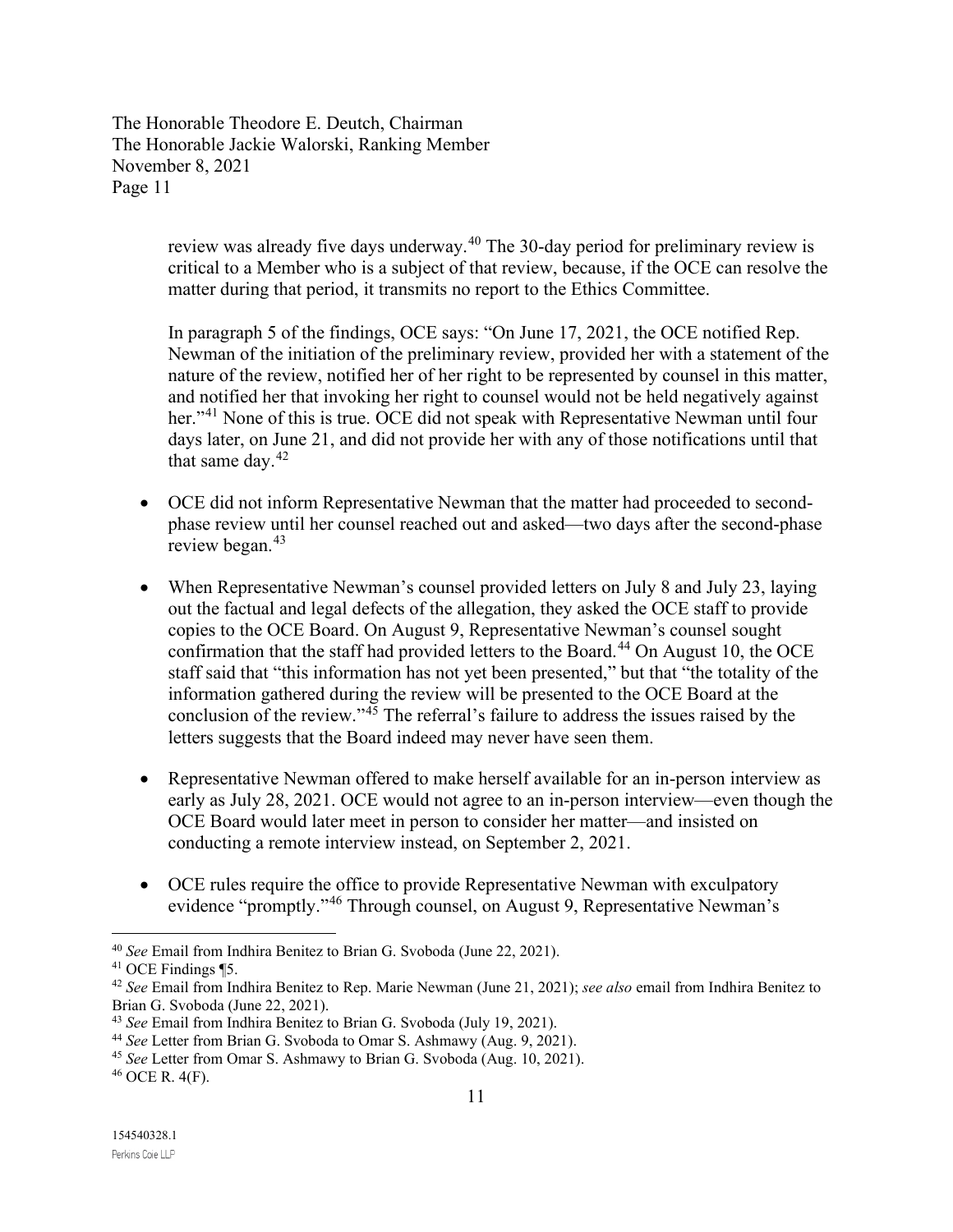> counsel asked for any exculpatory evidence.<sup>[47](#page-11-0)</sup> On August 10, OCE replied that, "to the extent we have any exculpatory evidence in our possession, the OCE staff will, as always, comply with its obligations under our rules."<sup>[48](#page-11-1)</sup> On August 30, when Representative Newman's counsel repeated her request, OCE said that "we do not have any exculpatory evidence not already in your possession at this time.<sup>1[49](#page-11-2)</sup> OCE finally provided Representative Newman with exculpatory evidence on October 5—after the review was over.<sup>[50](#page-11-3)</sup> OCE does not cite that evidence in the findings nor include it among the exhibits.

- The review ended on September 13—but the OCE Board did not take it up until October 15. Representative Newman wanted to appear before the Board in person, but the Board scheduled its meeting for a day in which the House was not in session and Members were out of Washington. Had Representative Newman insisted on an in-person appearance, the Board would have delayed consideration of her matter for yet another month.<sup>[51](#page-11-4)</sup>
- House rules prohibit OCE's findings from including any conclusion regarding the validity of the allegations.<sup>[52](#page-11-5)</sup> Page 6 of the findings contain, in bold type: "Rep. Newman" Contracted with Iymen Chehade for a Government Position in Exchange for Political Support."

OCE's cavalier treatment of Representative Newman in these instances is consistent with its selective treatment of the facts, its indifference to the law, and its reckless approach to jurisdiction. These lapses provide only further reason to conclude that the review was conducted carelessly, in order to reach a conclusion that had been settled on from the very beginning.

### **CONCLUSION**

OCE's referral fails to present grounds for investigation. The facts, which OCE consistently omitted whenever they favored Representative Newman, show that virtually every element of the allegation is false: that she did not offer employment in exchange for political support, but rather on the merits, to someone who was not a primary opponent, and in any case before she was a candidate.

<span id="page-11-1"></span><span id="page-11-0"></span><sup>&</sup>lt;sup>47</sup> *See* Letter from Brian G. Svoboda to Omar Ashmawy and Indhira Benitez (Aug. 9, 2021).<br><sup>48</sup> Letter from Omar S. Ashmawy to Brian G. Svoboda (Aug. 10, 2021).

<span id="page-11-2"></span> $49$  Email from Indhira Benitez to Brian G. Svoboda (Aug. 30, 2021).

<span id="page-11-3"></span><sup>50</sup> *See* Letter from Omar S. Ashmawy to the Honorable Marie Newman (Oct. 5, 2021).

<span id="page-11-4"></span><sup>51</sup> *See* Email from Omar S. Ashmawy to Brian G. Svoboda (Sep. 24, 2021).

<span id="page-11-5"></span><sup>52</sup> *See* H. Res. 895, 110th Cong. § 1(c)(2)(C)(i)(II).